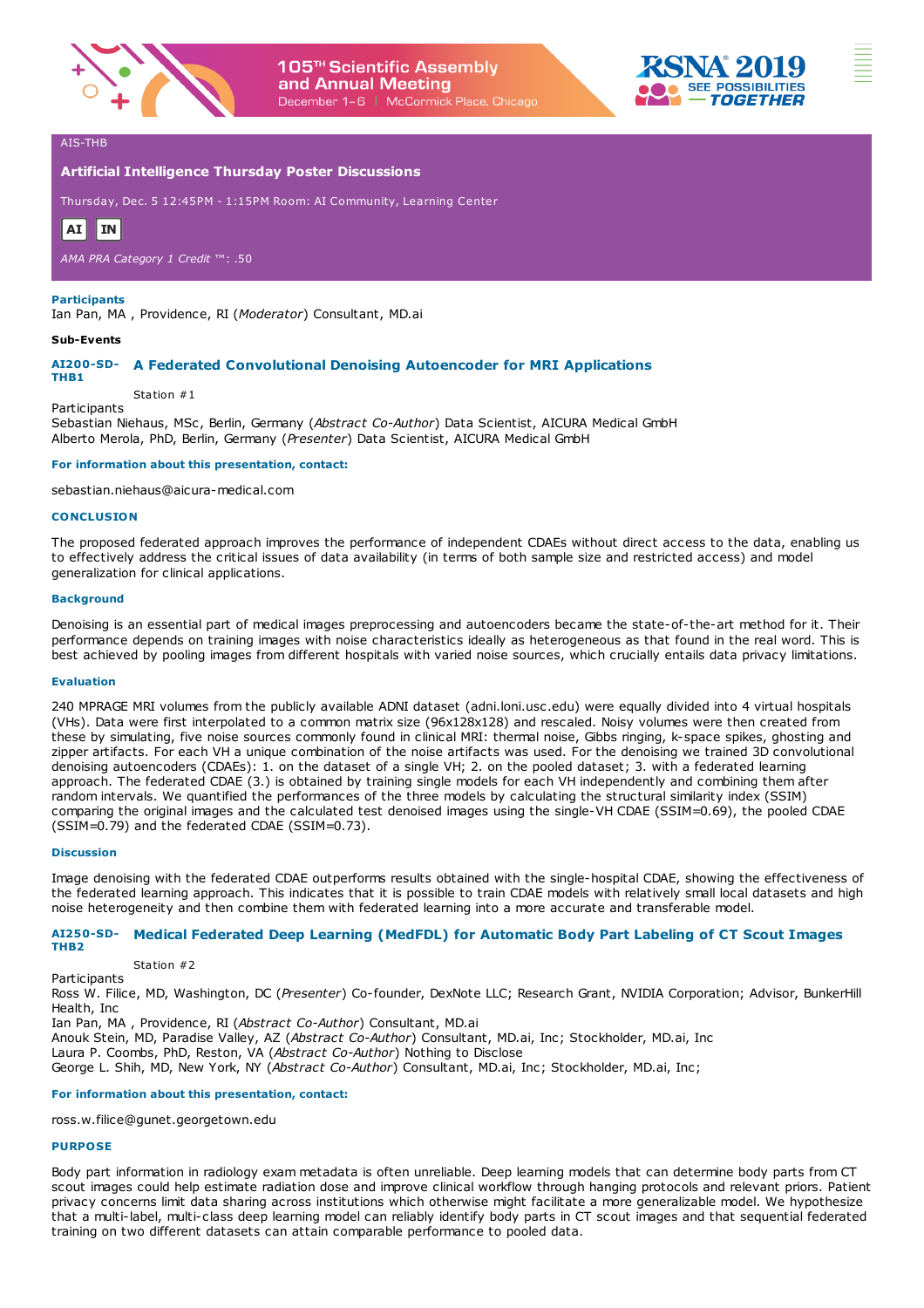### **METHOD AND MATERIALS**

565 CT scout images from institution 1 and 534 from institution 2 were anonymized, cropped to remove blank space, resized to 256 x 256, and then labeled with any number of 7 body parts (head, neck, chest, abdomen, pelvis, upper extremity, lower extremity). Labeled data was randomly split into 80% train, 10% validation, and 10% test sets. A multi-label, multi-class model based on MobileNetV2 architecture using the Keras deep learning library was trained first on data solely from institution 1, then institution 2, and then on pooled and shuffled data. Accuracy was compared for single institution models, naive cross-testing, single institution models retrained sequentially, and pooled data.

### **RESULTS**

Frequency of body part labels ranged from 7.9-41.1% for institution 1 and 6.1-43.0% for institution 2. For institution 1, 81.5% of test predictions were completely correct for all labels while 98.1% were at least partially correct (92.6-100% across all body parts); results were 84.9% and 96.2% for institution 2 (90.6-100%). Many incorrect labels were defensible as scout images often partially included additional body parts. Results for the model from institution 1 were 58.5% and 75.5% when tested naively on institution 2; the reverse was 55.6% and 96.3%. If model 1 is re-tuned on data from institution 2, results are 79.2% and 98.1% with the reverse 77.8% and 98.1%. When all data is pooled to generate a single model results are 79.4% and 96.3%.

### **CONCLUSION**

A deep learning model can reliably detect most body parts from CT scout images. Sequential federated training on two different datasets across institutions produces comparable results to isolated training on pooled data.

### **CLINICAL RELEVANCE/APPLICATION**

Reliably detecting body part from CT scout images can help with radiation dose estimation as well as clinical workflow.

#### **AI202-SD-THB3 Vulnerability of Deep Learning based Computer-Aided Diagnosis: Experimental Adversarial Attack Against CT Lung Nodule Detection Model**

Station #3

Participants Chang Yong Heo, BS, Seoul, Korea, Republic Of (*Presenter*) Nothing to Disclose Jaewon Lee, Suwon , Korea, Republic Of (*Abstract Co-Author*) Nothing to Disclose Sihwan Kim, MSc, Seoul, Korea, Republic Of (*Abstract Co-Author*) Nothing to Disclose Do Il Lee, Suwon, Korea, Republic Of (*Abstract Co-Author*) Nothing to Disclose Chul Kyun Ahn, Seoul, Korea, Republic Of (*Abstract Co-Author*) Nothing to Disclose Changwon Kim, Seoul, Korea, Republic Of (*Abstract Co-Author*) Nothing to Disclose Jong H. Kim, PhD, Seoul, Korea, Republic Of (*Abstract Co-Author*) Nothing to Disclose

### **CONCLUSION**

Deep learning models possessed vulnerability to perturbed input, and showed varying degree of performance degradation to different attacks. Deep learning models for CAD system needs to be verified with respect to their vulnerability to perturbation and adversarial attacks.

### **Background**

Recent developments of deep learning technique have drawn attention from medical imaging community with outstanding performance and appear to give promise for future applications in computer-aided diagnosis. However, there still exist concerns about inherent uncertainty of the behavior of deep learning models, which needs to be thoroughly investigated before clinical translation. Adversarial attack is a useful technique for testing deep learning models by exposing them to a set of intentionally perturbed examples and evaluating the performance degradation. This study investigates the vulnerability of deep learning models for basic object classification and CT nodule detection tasks.

### **Evaluation**

We evaluated the vulnerability of three deep learning models each trained with MNIST, CIFAR-10, and LIDC-IDRI dataset. Four latest adversarial attack algorithms were employed to generate adversarial examples for perturbing the first two deep learning models, and selected an appropriate attack algorithm for use in the test of the deep learning model for CT lung nodule detection.

### **Discussion**

The classification performance of MNIST-trained deep learning model degraded from 0.98 before attack to 0.70, 0.78, 0.01, and 0.02 after attack by four different algorithms. The performances of CIFAR-10-trained model also degraded from 0.73 before attack to 0.11, 0.16, 0.13, and 0.02 after attacks. Performance of the CT lung nodule detection model showed gradual degradation according to the increasing degree of perturbation: AUROC was 0.95 before attack, and decreased to 0.915, 0.903, 0.890 after attack; sensitivity was 0.877 before attack, and decreased to 0.854, 0.807, 0.717 after attack.

### **AI002-EC-THB Generative Adversarial Network Models for Prediction of Survival in Patients with Interstitial Lung Diseases**

Custom Application Computer Demonstration

Participants Tomoki Uemura, MS,BA, Boston, MA (*Presenter*) Nothing to Disclose Chinatsu Watari, MD, Boston, MA (*Abstract Co-Author*) Nothing to Disclose Janne J. Nappi, PhD, Boston, MA (*Abstract Co-Author*) Royalties, Hologic, Inc Royalties, MEDIAN Technologies Toru Hironaka, Boston, MA (*Abstract Co-Author*) Nothing to Disclose Hyoungseop Kim, PhD, Kitakyushu, Japan (*Abstract Co-Author*) Nothing to Disclose Hiroyuki Yoshida, PhD, Boston, MA (*Abstract Co-Author*) Patent holder, Hologic, Inc; Patent holder, MEDIAN Technologies;

### **For information about this presentation, contact:**

yoshida.hiro@mgh.harvard.edu

**TEACHING POINTS**